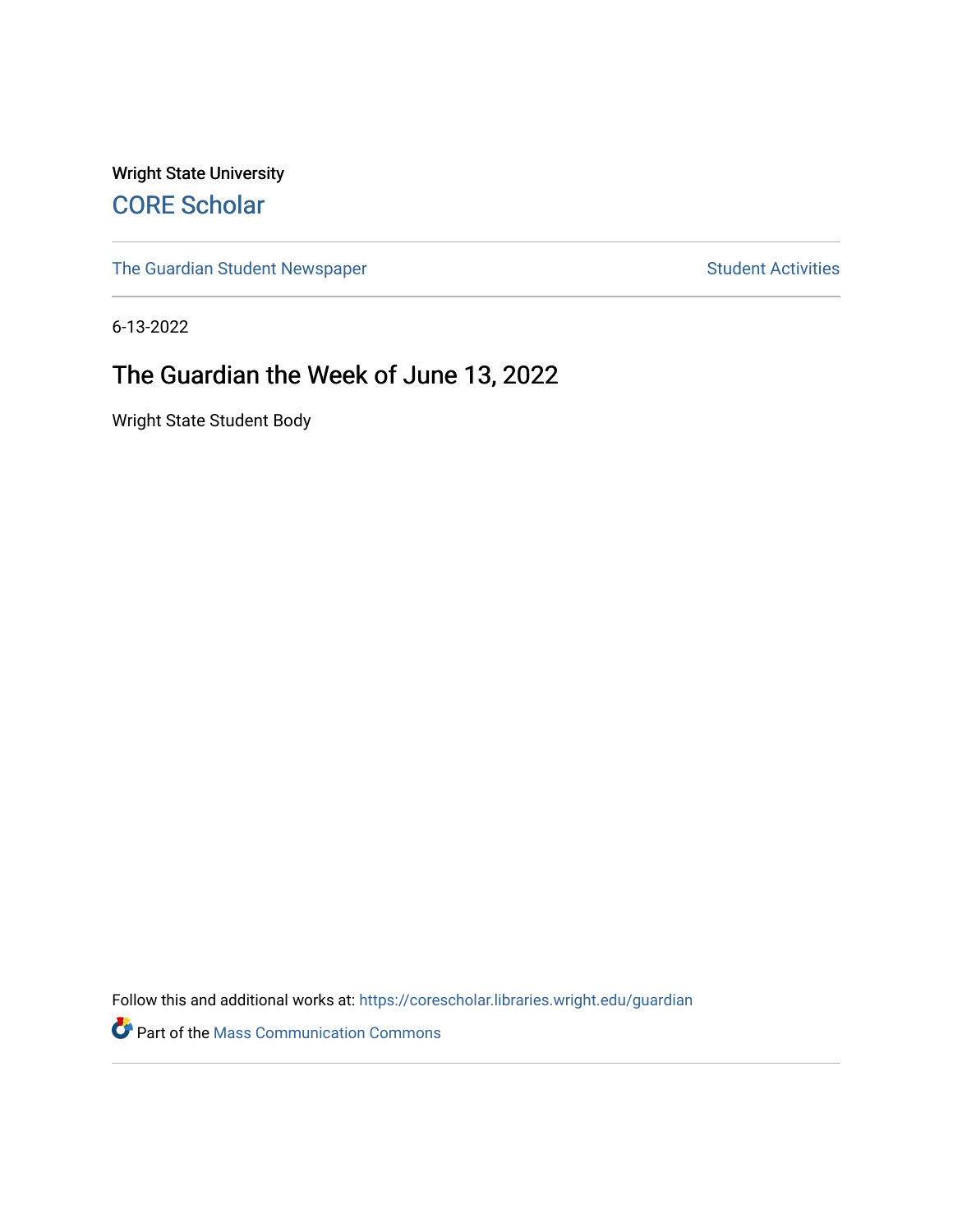

# Juneteenth: History and Significance

[Jamie Naylor](https://wsuguardian.com/author/jamienaylor/)

- [June 13, 2022](https://wsuguardian.com/2022/06/13/)
- **[Culture Corner](https://wsuguardian.com/category/wright-life/culture-corner/)**
- [News](https://wsuguardian.com/category/news/)

As the United States prepares to celebrate Juneteenth, Wright State University community members reflect on the holiday, its history and its personal meaning.

### **Historical Significance**

On June 19, 1865 in Galveston TX, two years after President Abraham Lincon established his Emancipation Proclamation, African American slaves were notified that the system of forced labor was now illegal in the US.

As former slaves celebrated their delayed freedom and America began a new chapter in its racial relations journey, June 19 became known as Juneteenth.

According to the [Texas State Library,](https://www.tsl.texas.gov/ref/abouttx/juneteenth) Juneteenth celebrations began in 1866 with prayer services and community festivals. These celebrations spread throughout southern states and in 1980, Juneteenth became a Texas state holiday.

More recently, activists have pushed for national recognition of the holiday and its history. On June 18, 2021, President Joe Biden officially made Juneteenth [a federal holiday.](https://www.whitehouse.gov/briefing-room/presidential-actions/2021/06/18/a-proclamation-on-juneteenth-day-of-observance-2021/) Now, many institutions, including WSU, are beginning to observe the holiday.

#### **Federal Holiday Status**

Juneteenth is a federal holiday with most Americans receiving the day off from work and school. Dr. Quatez Scott, outgoing intercultural specialist for the WSU Bolinga Black Cultural Resource Center, advocates for education and recognition of the holiday.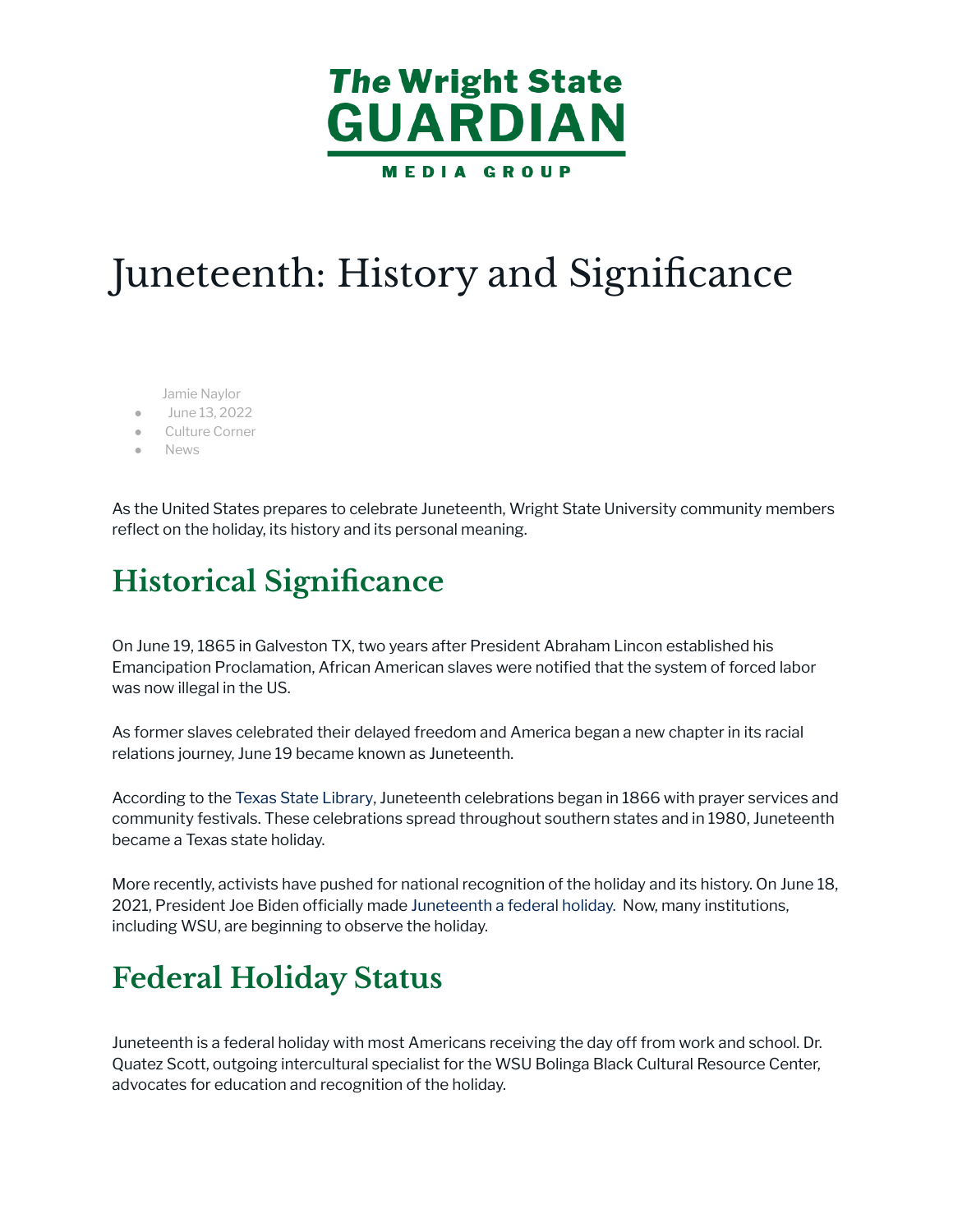

"Celebrations shouldn't begin and end with accepting a day off, but taking opportunities to learn about what the day is being celebrated," Scott wrote.

Scott also sees this holiday as an opportunity for beginning conversations on systemic racism and the challenges Black Americans still face.

#### **Continued Progress**

While those like Scott approach the holiday with enthusiasm, others like Gary Neal, president of the Black Student Union, express mixed feelings about the holiday.

Neal notes that systemic racism still exists and that Juneteenth should not only be a celebration of Black history but a call to action on institutions to assist marginalized communities.

"I can see the effort. I think it's amazing that it is a federal holiday now, but I just feel like it's not enough," Neal said. "It's like okay thank you for the holiday but, there are still major systemic issues in our country that need to be addressed."

Neal points to the difficulties of 2020, protests and the continuance of racial tensions in the US as points of improvement and topics to recognize and discuss during Juneteenth.

The University will be closed on Monday, June 20 in observance of the holiday.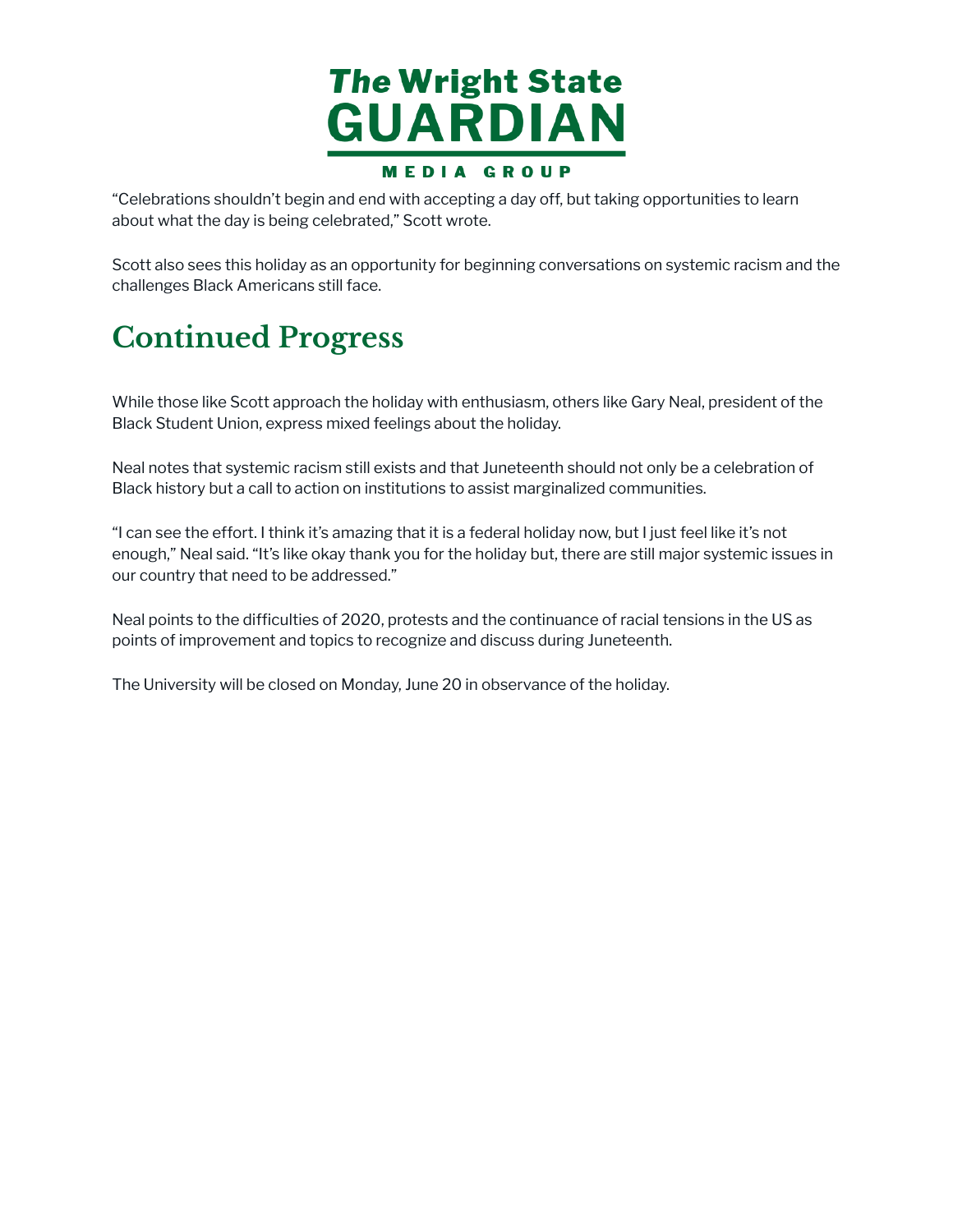

## Most anticipated movies of summer 2022.

●

- [Emily Lewis](https://wsuguardian.com/author/emilylewis/)
- [June 14, 2022](https://wsuguardian.com/2022/06/14/)
- [Arts & Entertainment](https://wsuguardian.com/category/arts-entertainment/)
- **[Wright Life](https://wsuguardian.com/category/wright-life/)**

As summer heats up, movie theaters offer a great place to cool down. Here are five movie releases to look out for over the summer.

### **Top Gun: Maverick**

Released on May 27 as a sequel to the 1986 film, "Top Gun," this movie brings back familiar characters along with new faces as Tom Cruise's character, Pete "Maverick" Mitchell, trains new pilots for a special assignment.

Jennifer Connelly and Miles Teller also star in this feature film.

### **The Bob's Burgers Movie**

Also released on May 27, this animated film follows the Belchers family in a new adventure that is perfect for newcomers as well as fans of the original animated television series.

Viewers can travel along with the Belchers family as they deal with a sinkhole that has opened up in front of their restaurant in this musical comedy.

### **Jurassic World Dominion**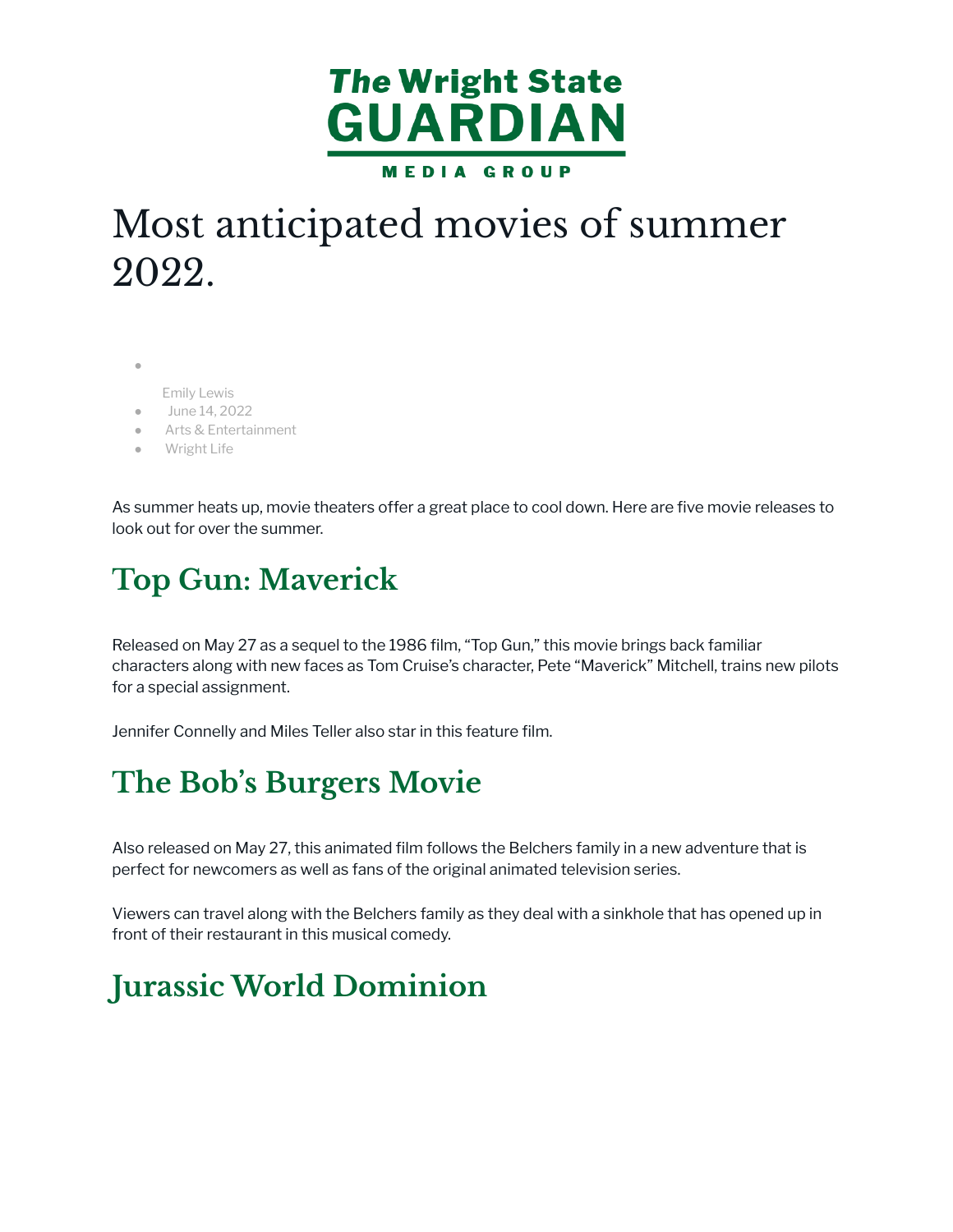

The finale of the "Jurassic World" trilogy, this is the sixth film overall in the "Jurassic Park" franchise. This movie follows Chris Pratt and Bryce Dallas Howard as characters Owen and Claire as they deal with new situations now that dinosaurs and humans are coexisting across the world.

The film was released on June 10 and features all three original "Jurassic Park" cast members, Jeff Goldblum, Laura Dern and Sam Neill.

### **Thor: Love and Thunder**

A direct sequel to "Thor: Ragnarok," and the 29th movie in the Marvel Cinematic Universe, Thor, played by Chris Hemsworth, must gather his crew to defeat Gorr the God Butcher, played by Christian Bale.

Natalie Portman returns to the "Thor" franchise in this film, as her character Jane Foster becomes the Mighty Thor, who can wield Thor's hammer as well.

The movie releases in theaters on July 8.

#### **Where the Crawdads Sing**

Adapted from the book by the same name, this movie follows the story of a resourceful young woman, played by Daisy Edgar-Jones, who came of age in the swamps of the south. The plot thickens when she becomes the prime murder suspect in this thrilling mystery set in the 1950s.

The film is set to release in theaters on July 15.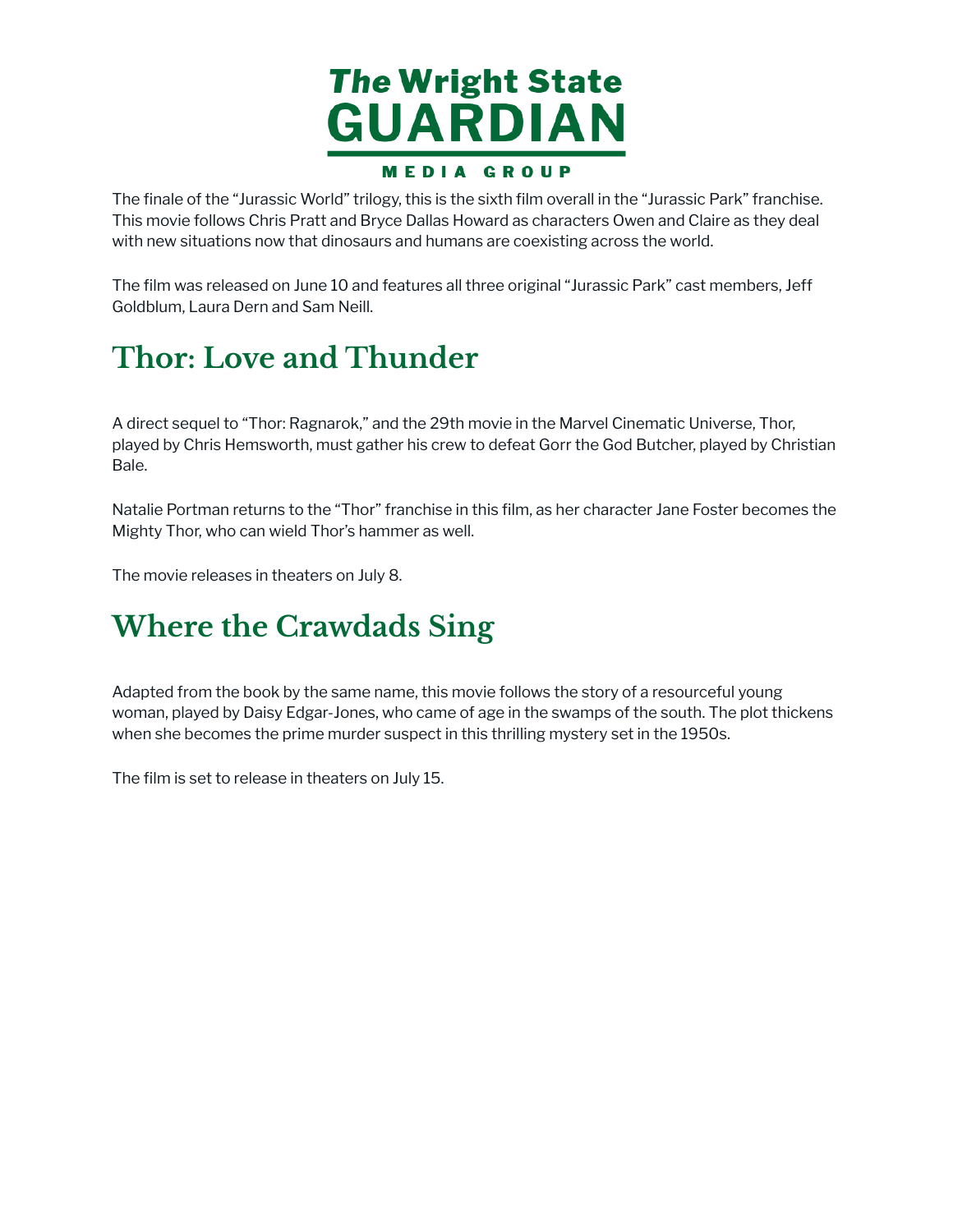

# Cooling System Issues Affect Dayton Campus

- [Jamie Naylor](https://wsuguardian.com/author/jamienaylor/) [June 16, 2022](https://wsuguardian.com/2022/06/16/)
- **[News](https://wsuguardian.com/category/news/)**

Wright State University main campus experiences equipment failures affecting the campus cooling system during local heat wave.

#### **Chiller Difficulties**

Late Wednesday afternoon, the University facilities team notified the campus via email of several equipment failures in the cooling and air handler systems on the Dayton campus.

"The extreme outdoor air temperatures along with the severe thunderstorms Monday night have been very taxing on campus chillers and air handlers. In some cases, we've experienced equipment failures that have compounded our challenges," the email states.

According to Seth Bauguess, WSU's Director of Communications, an actuator broke in a main chiller and affected four buildings including the Student Union, Joshi Research Center, Hamilton Hall and the Student Success Center.

Temperatures in the Dayton and campus area have been exceptionally high with temperatures rising into the high 90s. The National Weather Service issued a heat advisory that remains in effect until 8 p.m, June 16.

According to Bauguess, maintenance is working on replacing the part and fixing the chiller system with repairs set to be complete late Thursday morning.